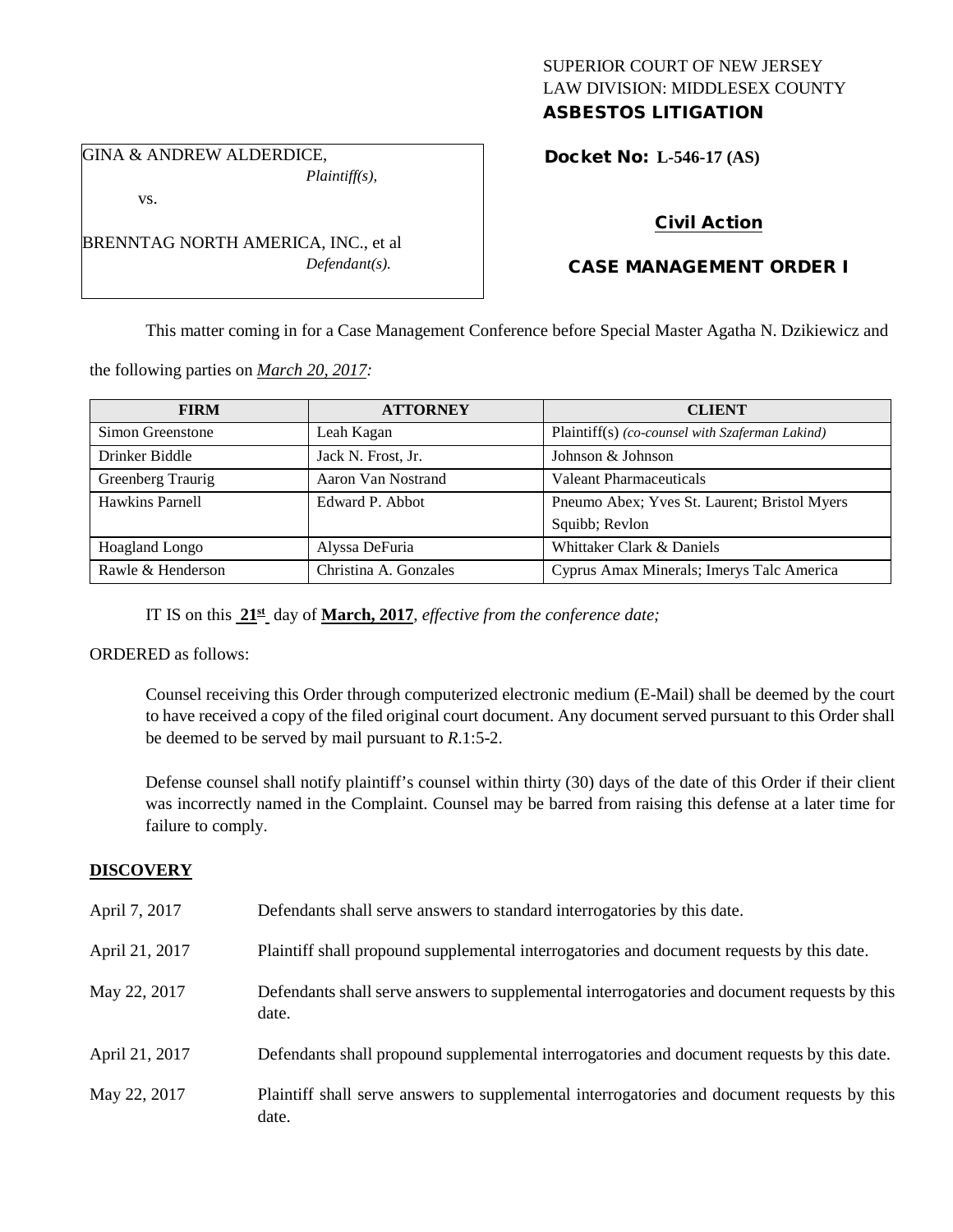- July 14, 2017 Fact discovery, including depositions, shall be completed by this date. Plaintiff's counsel shall contact the Special Master within one week of this deadline if all fact discovery is not completed.
- July 14, 2017 Depositions of corporate representatives shall be completed by this date.

### **EARLY SETTLEMENT**

August 4, 2017 Settlement demands shall be served on all counsel and the Special Master by this date.

#### **SUMMARY JUDGMENT MOTION PRACTICE**

- August 4, 2017 Plaintiff's counsel shall advise, in writing, of intent not to oppose motions by this date.
- August 18, 2017 Summary judgment motions shall be filed no later than this date.
- September 15, 2017 Last return date for summary judgment motions.

### **MEDICAL DEFENSE**

- July 31, 2017 Plaintiff shall serve medical expert reports by this date.
- July 31, 2017 Upon request by defense counsel, plaintiff is to arrange for the transfer of pathology specimens and x-rays, if any, by this date.
- October 31, 2017 Defendants shall identify its medical experts and serve medical reports, if any, by this date. In addition, defendants shall notify plaintiff's counsel (as well as all counsel of record) of a joinder in an expert medical defense by this date.

## **LIABILITY EXPERT REPORTS**

September 15, 2017 Plaintiff shall identify its liability experts and serve liability expert reports or a certified expert statement by this date or waive any opportunity to rely on liability expert testimony.

October 31, 2017 Defendants shall identify its liability experts and serve liability expert reports, if any, by this date or waive any opportunity to rely on liability expert testimony.

#### **ECONOMIST EXPERT REPORTS**

- September 15, 2017 Plaintiff shall identify its expert economists and serve expert economist report(s), if any, by this date or waive any opportunity to rely on economic expert testimony.
- October 31, 2017 Defendants shall identify its expert economists and serve expert economist report(s), if any, by this date or waive any opportunity to rely on economic expert testimony.

#### **EXPERT DEPOSITIONS**

November 30, 2017 Expert depositions shall be completed by this date. To the extent that plaintiff and defendant generic experts have been deposed before, the parties seeking that deposition in this case must file an application before the Special Master and demonstrate the necessity for that deposition. To the extent possible, documents requested in a deposition notice directed to an expert shall

\_\_\_\_\_\_\_\_\_\_\_\_\_\_\_\_\_\_\_\_\_\_\_\_\_\_\_\_\_\_\_\_\_\_\_\_\_\_\_\_\_\_\_\_\_\_\_\_\_\_\_\_\_\_\_\_\_\_\_\_\_\_\_\_\_\_\_\_\_\_\_\_\_\_\_\_\_\_\_\_\_\_\_\_\_\_\_\_\_\_\_\_\_\_\_\_\_\_\_\_\_\_\_\_\_\_\_\_\_\_